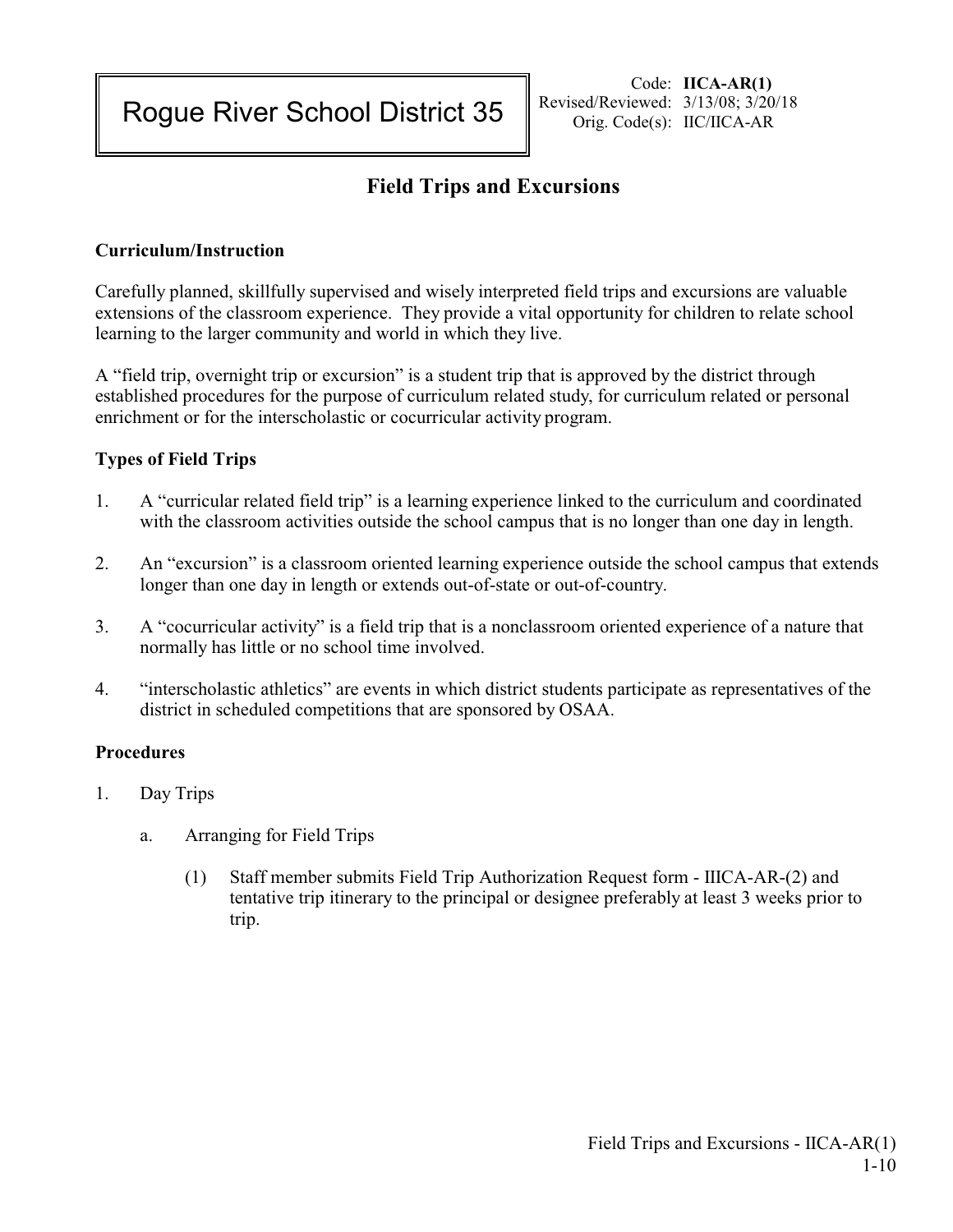- (2) Principal reviews the Field Trip Authorization Request. If the trip is on the district's lists of approved field trips, the principal can immediately approve the trip and move on to (3) below. If not on the lists of approved field trips, the principal will use the following procedures:
	- (a) If approved by the principal, the principal forwards request to superintendent to ensure the activity meets insurance requirements.
	- (b) The superintendent will then notify the Principal whether the trip is
	- (c) approved.
- (3) Principal notifies staff member of approval/disapproval of requested trip preferably within one week of receiving the field trip authorization request.
- (4) If approved, the staff member contacts site to make arrangements.
- (5) Staff member arranges for transportation. (see section 3. below).
- (6) Staff member sends home Field Trip Parental Consent Form IICA-AR(3) and an itinerary to be signed and returned prior to the trip. Consent forms must be kept on file for one year from the date of the field trip.
- (7) Staff member makes arrangements for chaperones:
	- (a) Minimum age of chaperones: 21 years of age; or 25 years or age, if overnight.
	- (b) Chaperone/student ratio shall be: 1 chaperone to 10 students at the elementary level; 1 chaperone to 15 students at the middle school level; and 1 chaperone to 20 students at grades 9-12. The principal can require more adults per students, if necessary, and can approve younger chaperone, if they are parent/guardian of one of the students and are considered a responsible adult.)
	- (c) Volunteer applications must be completed for all chaperones.
- (8) Staff member makes arrangements for students with medical needs.
- (9) At the elementary level, the principal must pre-approve withholding a student from a field trip.

## **Note: Donations may be collected for trip related costs.**

- b. Preparation for the Field Trip
	- (1) Staff member prepares students for integration of the field trip with the classroom learning experience.
	- (2) Staff member ensures that safety issues, including potential risks and emergency procedures, is communicated with students and chaperones prior to the beginning of the trip.
	- (3) Staff member communicates to students clear expectations of behavior and any limitations or excluded places at the site.
	- (4) Only students with completed permission slips may participate in field trips.
	- (5) Staff member provides chaperones with information regarding their duties and responsibilities.
	- (6) Staff member makes arrangements for students not participating in the field trip.
- c. Conducting the Field Trip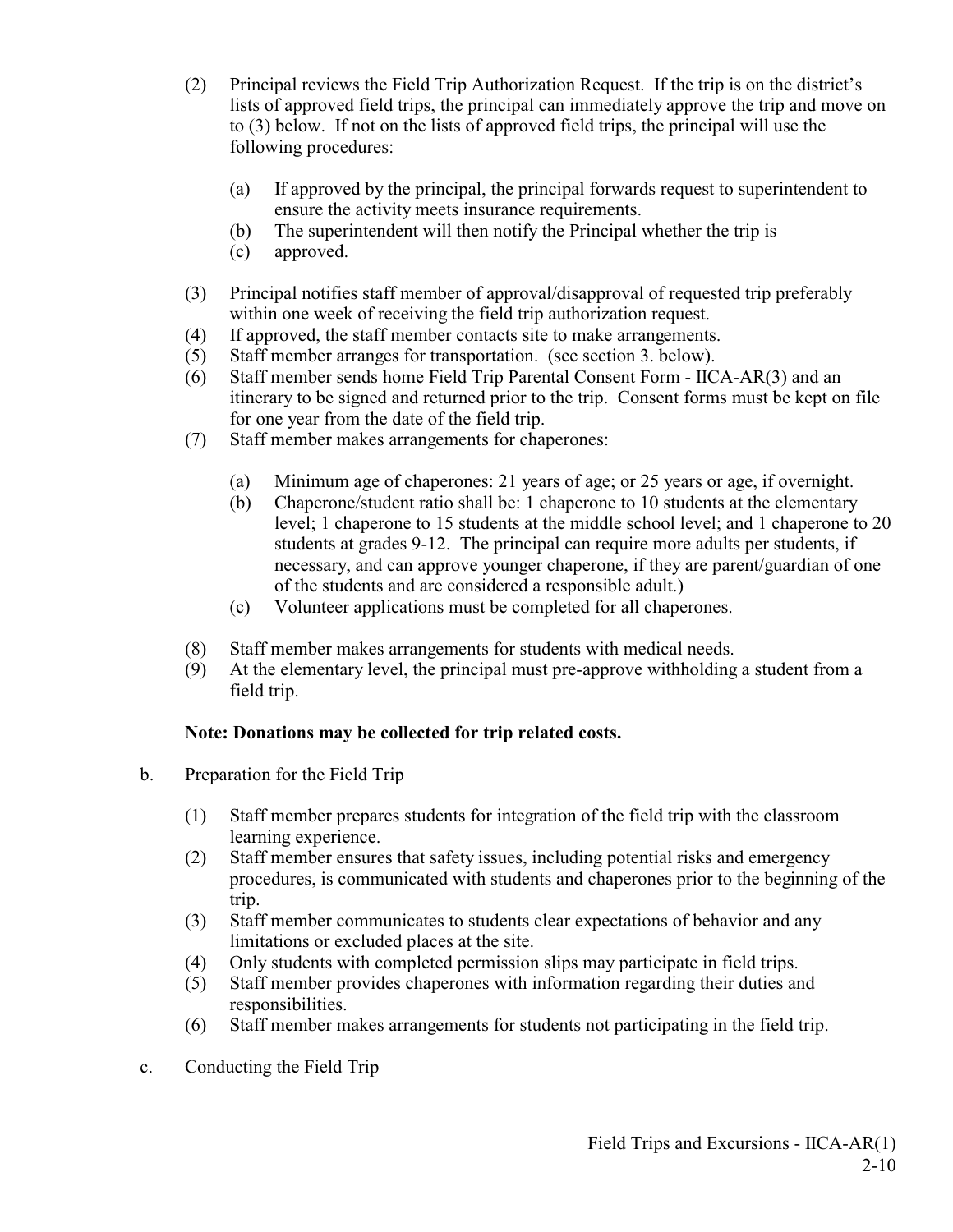- (1) Staff member establishes a buddy system or small group system.
- (2) Staff member/chaperone takes roll prior to leaving campus and at the conclusion of the trip prior to the vehicles leaving the field trip site.
- (3) The Field Trip Parental Consent Form IICA-AR(3) must be brought on the trip, as well as a copy kept in the main office. Consent forms must be kept on file for one year from the date of the field trip.
- (4) Staff member/chaperone designated to give medication on the trip must be trained by the building secretary prior to administering medication. School rules on medication shall apply.
- (5) Students should be under the direct supervision of a staff member or adult supervisor at all times while at school-sponsored activities.
- (6) Staff member shall plan classroom activities as follow-up to the field trip (curricular trips only).
- (7) Swimming is limited to areas where a certified lifeguard is on duty (this includes swimming pools at hotels, residences, etc.).
- (8) Activities involving water activities or activities near bodies of water require consultation with the district risk manager to determine whether insurance coverage is available or required.
- d. Completing the Field Trip

Staff member implements classroom activities as follow-up to a curricular related field trip. On completion of the trip, the staff member shall ensure that all students have been picked up by a parent or parent's designee, or have their own transportation home, prior to leaving the school site.

e. Canceling a Field Trip

Staff member shall notify transportation, chaperones, principal and field trip site of the decision to cancel the trip.

2. In-State and Out-of-State/Overnight Field Trips (District Sponsored Excursions)

Overnight, in-state trips involving high school extra curricular groups involved in-state organization sanctioned playoffs, meetings or competitions may be approved by the Superintendent or designee. All other district sponsored overnight or out-of-state field trips require approval by the Board of Directors prior to any recruiting, fundraising, parent meetings, or travel arrangements being made. Failure to gain Board approval prior to the arrangements may result in disapproval of the excursion. Staff members who solicit students for privately arranged (non district sponsored) trips or excursions do so outside their scope of employment and must follow procedures equivalent for other non-profit groups.

- a. Arranging for Excursion
	- (1) Staff member submits Field Trip Authorization Request form IIICA-AR-(2), a written plan, and a tentative itinerary to principal at within 3 months prior to desired departure date and no less than three weeks prior to School Board meeting at which field trip must be approved. Tentative itinerary and written plan must include:
		- (a) Departure time and place;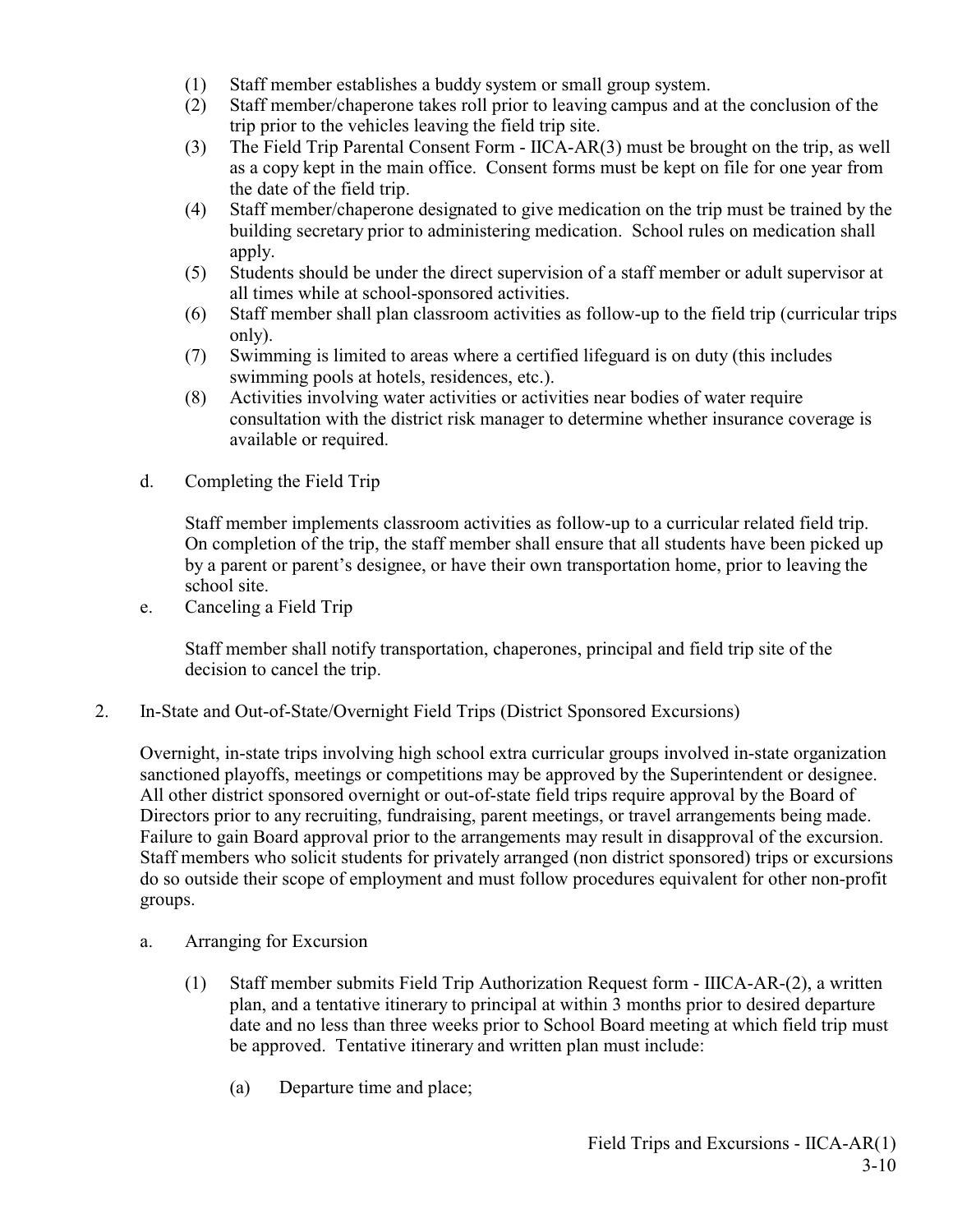- (b) Major events, proposed modes of transportation (e.g., plane, vehicle, bike);
- (c) Accommodations;
- (d) Planned stops;
- (e) Return time and place;
- (f) the number of school days students and staff will miss (not to exceed five); and
- (g) A proposal for how staff who miss school because they attend the excursion propose to account for their absence(s). This may include the staff member using personal days or taking days with no pay.
- (2) Principal reviews the request.
	- (a) If approved by the principal, the principal submits the request and any supplemental information to the superintendent or his/her designee within five working days.
	- (b) If not approved by the principal, the Principal informs staff members within five working days.
- (3) Superintendent or designee, reviews the request and, if approved, submits the request and any supplemental information to the Board for approval within seven working days.
- (4) Board approves/disapproves trip.
- (5) Following board approval, the staff member will review and share with parents and students the Field Trip Parental Information/Consent Form - IICA-AR(3). It is now appropriate to arrange for parent/student meetings.
	- (a) Keep records of dates of meetings, numbers in attendance and handouts/information given.
	- (b) Parents must fill out and return the Field Trip Parental Information/Consent Form IICA-AR(3). A copy will be taken on the field trip, and one copy will remain on file at the school for one year from the date of the field trip.
- (6) Staff member plans the detailed itinerary.
	- (a) Include departure time and place, major events, travel arrangements, planned stops as well as time and place of return.
	- (b) Prepare a detailed daily student itinerary or agenda of activities.
- (7) Staff member arranges for accommodations.
	- (a) Housing of students in private homes will be approved only if organized and sponsored by a host organization or school and only if reasonable assurances are provided the board concerning the screening and selection process for individuals residing in the home and supervision of students and only if students are able to communicate with leaders/chaperones immediately if they feel uncomfortable or unsafe and only if adequate alternative hosing is readily available for them if it is requested or needed.
	- (b) Separate but proximate hotel room arrangements must be made for students and chaperones.
	- (c) Housing must be gender appropriate, i.e., separate for males and females.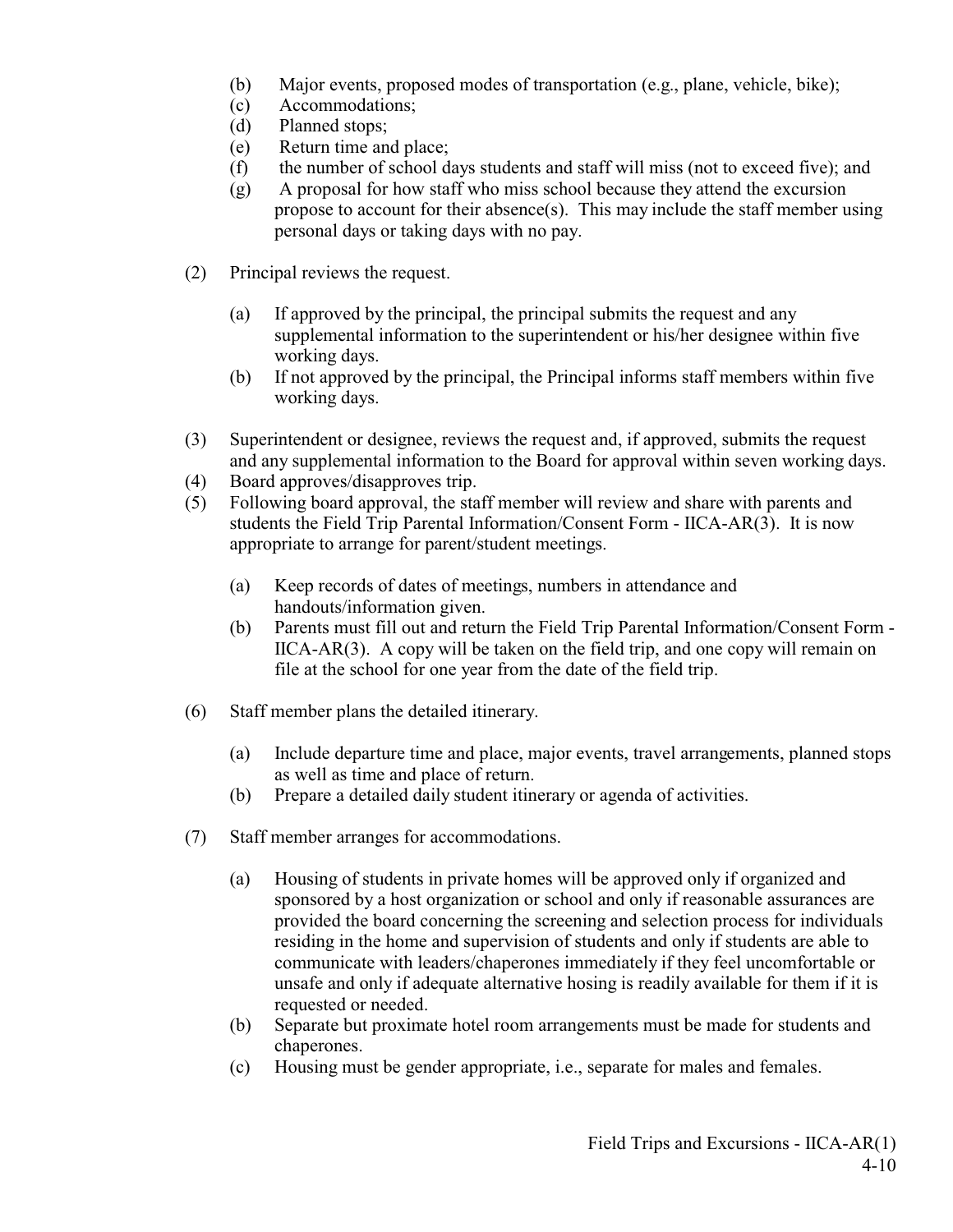- (d) Housing information, including contact telephone number(s), must be communicated to both parents and students in the parent information letter.
- (8) When costs for the staff member supervising the excursion are limited to transportation, meals and lodging for district sponsored excursions and are paid as a part of student fees, these moneys shall not be considered a financial benefit to the employee. (see section 3. below.)
- (9) Staff member makes arrangements for appropriate funding.
	- (a) Funding for trips that are required to achieve course objectives must be provided for by the building instructional budget.
	- (b) Fund raising for noninstructional travel must not compete with fund raising for other school activities.
	- (c) No fund raising for a specific excursion shall commence unless the trip receives all official/required approvals.
	- (d) The trip must be financed and organized so that no employee benefits financially.
	- (e) Each student will have an equal opportunity to participate in the trip.
- (10) Staff member sends final information home to parents that includes:
	- (a) Purpose of the trip and its relation to curriculum or activity program.
	- (b) Reasonably detailed daily student itinerary or agenda.
	- (c) Proposed housing arrangements.
	- (d) Budget and fund raising plans.
	- (e) Rules of conduct.

## **Note: All rules and consequences on field trips are the same as required of students at school. Be sure to remind students and parents these apply.**

- (f) Arrangements/responsibilities for chaperones/advisors.
- (g) Identification of any potential, out of the ordinary, safety risks.
- (h) Advise resident aliens, including exchange students, to determine their immigration status before entering a foreign country and to take appropriate credentials with them. All other students should be advised to take appropriate identification.
- (11) Staff member makes arrangements for appropriate chaperones.
	- (a) Criminal History Verification of Applicants form must be completed for all chaperones.
	- (b) Minimum age of chaperones: 21 years of age or older or 25 years of age or older, if overnight.
	- (c) Chaperones to students ratio shall be: 1 chaperone to 10 students at the elementary level; 1 chaperone to 15 students at middle school level; and 1 chaperone ot 20 students at grade 9-12. Depending on the nature of the travel or students, the number of chaperones may be adjusted by the principal.
	- (d) At least one chaperone will have current CPR certification.
	- (e) Advise chaperones of their responsibilities which must include, at minimum: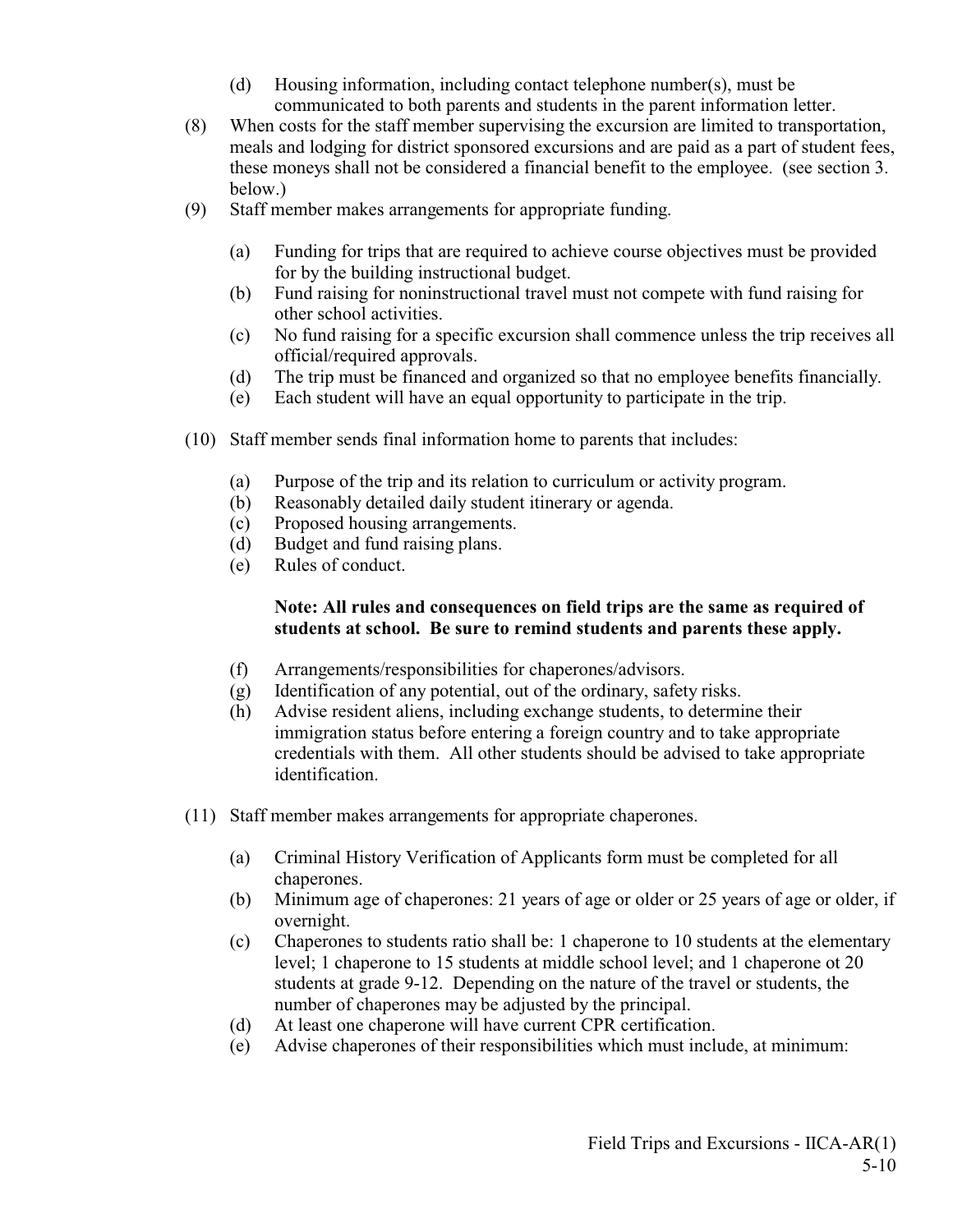- (i) Students should be under the direct supervision of a staff member or adult supervisor at all times.
- (ii) No drug or alcohol use at any time by supervisors/chaperones.
- (iii) Appropriate room arrangements for chaperones include a minimum of two chaperones per room if chaperones are sleeping in a room with students.
- (iv) Enforcement of all regular school rules and consequences.
- (v) Adult, same-gender chaperones or program supervisors must be readily available to respond to student requests and provide balanced supervision at all times.
- (vi) Allows the teacher/advisor from two different schools, who are of the opposite gender, to share the chaperoning duties to overnight events (Reciprocal Chaperoning Agreement for Overnight Travel - Form  $\text{IICA-AR}(4)$ ).
- (12) Staff member advises students/chaperones that they must provide proof of medical insurance prior to trip.
- (13) Staff member arranges for any special medication needs with the district procedures on medications should be followed.
- b. Conducting the Excursion
	- (1) Staff member establishes an accountability system.
	- (2) The Field Trip Authorization Request Form IIICA-AR(2) and the Field Trip Parental Information/Consent Form - IICA-AR(3) must be brought on the trip, as well as a copy kept in the main office for one year from the date of the trip.
	- (3) Staff member/chaperone designated to give medication on the trip must be trained by the building secretary prior to administering medication.
	- (4) School rules on medication shall apply.
	- (5) Staff member/chaperones will deal with discipline according to the student rules of conduct. Students may be required to return home early for violating the rules or endangering the safety of others. Any additional expenses incurred will be the responsibility of the student/parent.
	- (6) Staff member will establish a curfew time and communicate the time with the chaperones and students.
	- (7) Staff, students and chaperones may express appreciation to the site host, if applicable.
	- (8) Swimming is limited to areas where a certified lifeguard is on duty (this includes swimming pools at hotels, residences, etc.). Activities involving water activities or activities near bodies of water require prior consultation with the district risk manager to determine whether insurance coverage is available or required.
	- (9) Staff member shall notify the principal or district level administrator of any emergency or negative incident as soon as possible after the occurrence.
	- (10) Students may never drive motorized vehicles or ride with a nonauthorized individual during a trip.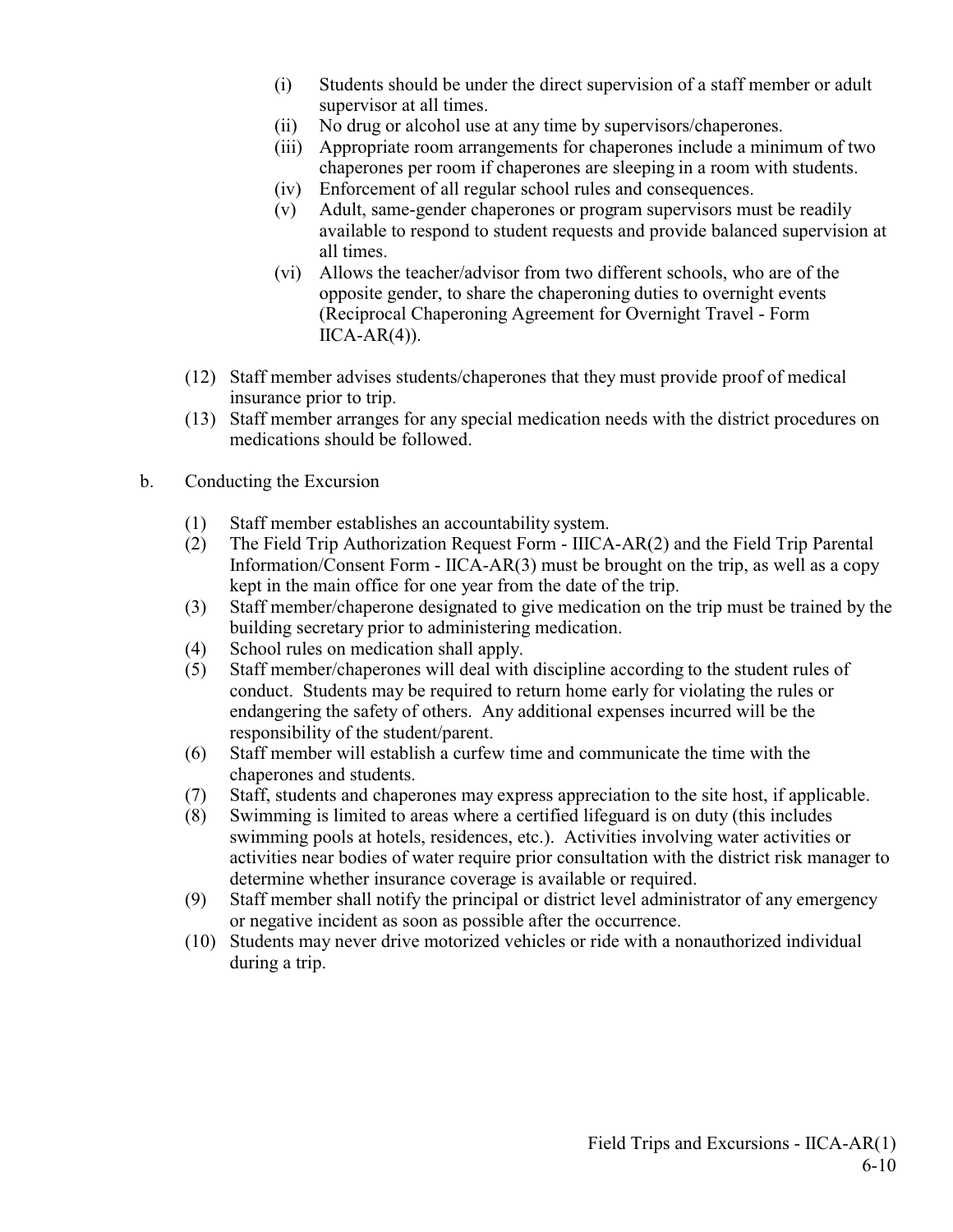- c. Completing the Excursion
	- (1) On completion of the trip, the staff member shall ensure that all students have been picked up by a parent or parent's designee, or have their own transportation home, prior to leaving the school site.
	- (2) Staff member shall notify their building principal upon completion of the trip.
- 3. Transportation
	- a. District Transportation

Contact transportation department at least 2 weeks prior to trip to make arrangements.

b. Rental Vehicles

On some occasions, staff members may rent vehicles from a rental agency. Total capacity of rented vehicle may not exceed nine occupants. Preapproval from the Business Office is required prior to renting a vehicle. Additional insurance may be required to cover the rented vehicle and occupants.

- c. Students may never drive motorized vehicles or ride with a nonauthorized individual during a field trip.
- d. Students whose parents allow them to drive to and from the trip embarkation point or destination may not drive during the course of the trip or function.
- 4. In-State and Out-of-State/Overnight Field Trips (Non District Sponsored Excursions)
	- a. Arranging the Excursion

The district requries that employees who privately sponsor excursions for students:

(1) Submit a Request by a District Employee for Permission to Arrange a Privately Sponsored Student Excursion Form - IICA-AR(5) and a tentative itinerary to superintendent within 3 months prior to desired departure date and no less than three weeks prior to Board meeting at which excursion must be approved prior to soliciting students, contacting parents, advertising or making any arrangements for the excursion.

Tentative itinerary and written plan must include:

- (a) Departure time and place;
- (b) Major events;
- (c) Proposed modes of transportation (e.g., plane, vehicle, bike);
- (d) Accommodations;
- (e) Planned stops;
- (f) Return time and place;
- (g) The number of school days students and staff will miss (not to exceed two); and
- (h) A proposal for how staff who miss school because they attend the excursion propose to account for their absence(s). This may include the staff member using personal days or taking days with no pay.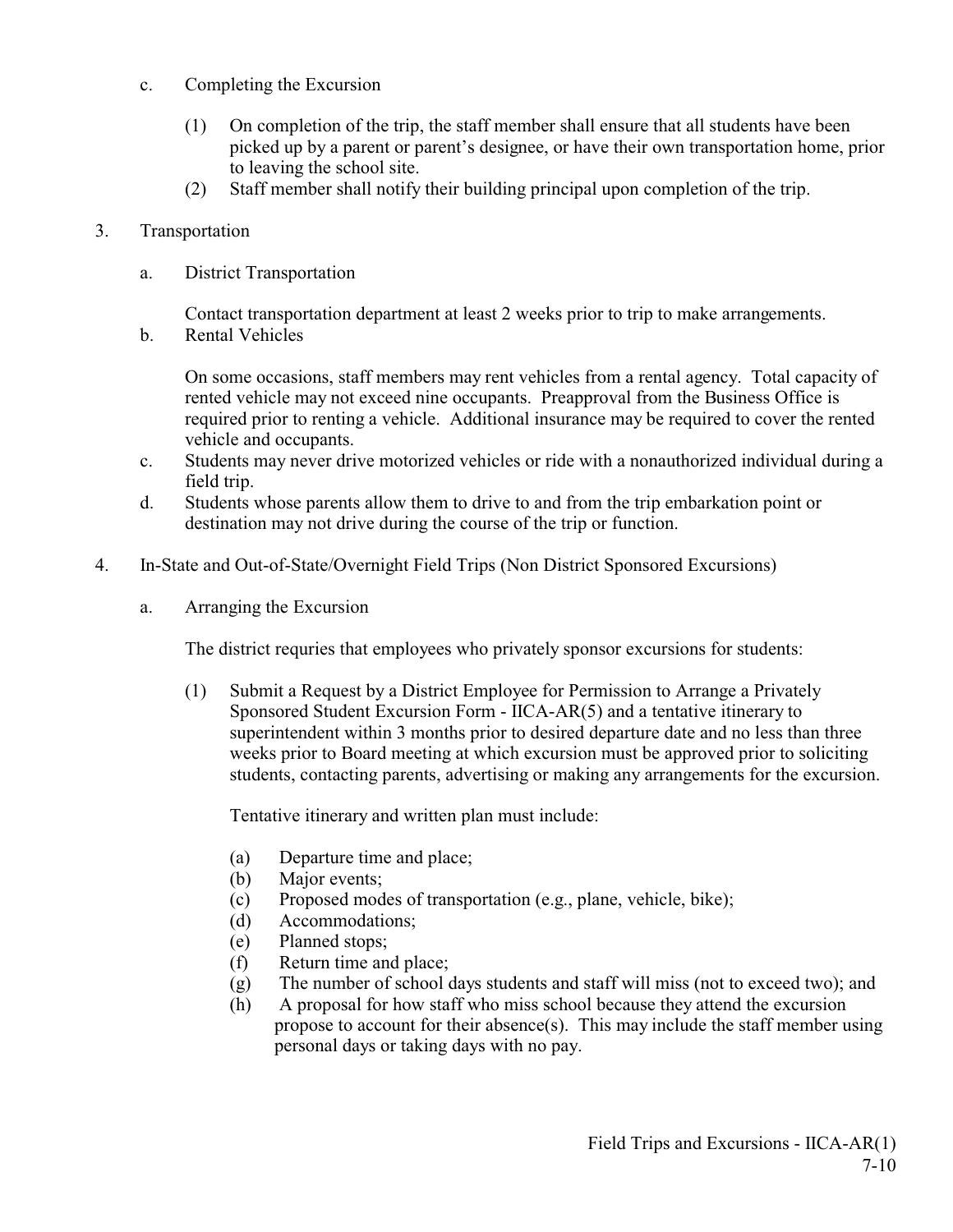- (2) Superintendent or designee, reviews the request and, if approved, submits the request and any supplemental information to the board for approval at the next regular Board meeting.
- (3) Board approves/disapproves trip.
- (4) Following Board approval, the staff member will review and share with parents and students the Foreign Travel Guideline Requirements - IICA-AR(10). It is now appropriate to arrange for parent/student meetings.
	- (a) Obtain approval from the School Office for any meetings to be held in school facilities. Approval will be on an equal basis with other nonemployee, nonprofit community organizations.
	- (b) Keep records of dates of meetings, numbers in attendance, and handouts/information given.
	- (c) Place the following disclosure statement on all brochures, flyers, and/or posters:

"This is not a district-sponsored event. The district has neither reviewed nor approved the program, personnel, activities, or organizations announced in this flyer, and undertakes no responsibility to supervise these events. Participation in this event or activity by any district employee is on his or her own time and behalf, and not as part of their employment with the district. All compensation or profit to coaches, sponsors or other employees is not from district funds. No profit is returned to the district other than facility rental fees. Such participation by employees or permission to distribute this flyer should not be considered a recommendation or endorsement of the program by the district. In consideration of the privilege to distribute these materials, the district shall be held harmless from any cause of action or claim arising out of the events or activities advertised in these materials; including all costs, attorney fees and judgments or awards."

- (d) Ensure that brochures, flyers, and/or posters:
	- (i) Do not include language that checks should be made out to the Rogue River School District #35, an education service district (ESD, or the Student Body Funds;
	- (ii) Are not to be printed on school or district purchased paper or duplicated using a school or departmental copy machine; and
	- (iii) Are not to be mailed using the district's nonprofit postage permit.
- (e) Parents must fill out and return the Parent/Guardian Informed Consent Form IICA-AR(6) and Verification of Insurance Coverage (Out-of-Country) Form - IICA-AR (7). A copy will be taken on the excursion, and one copy will remain on file at the school for one year from the date of the field trip.
- (f) Staff member plans the detailed itinerary.
	- (i) Include departure time and place, major events, travel arrangements, planned stops as well as time and place of return.
	- (ii) Prepare a detailed daily student itinerary or agenda of activities.
- (g) Staff member arranges for accommodations.
	- (i) Housing of students in private homes will be approved only if organized and sponsored by a host organization or school and only if reasonable assurances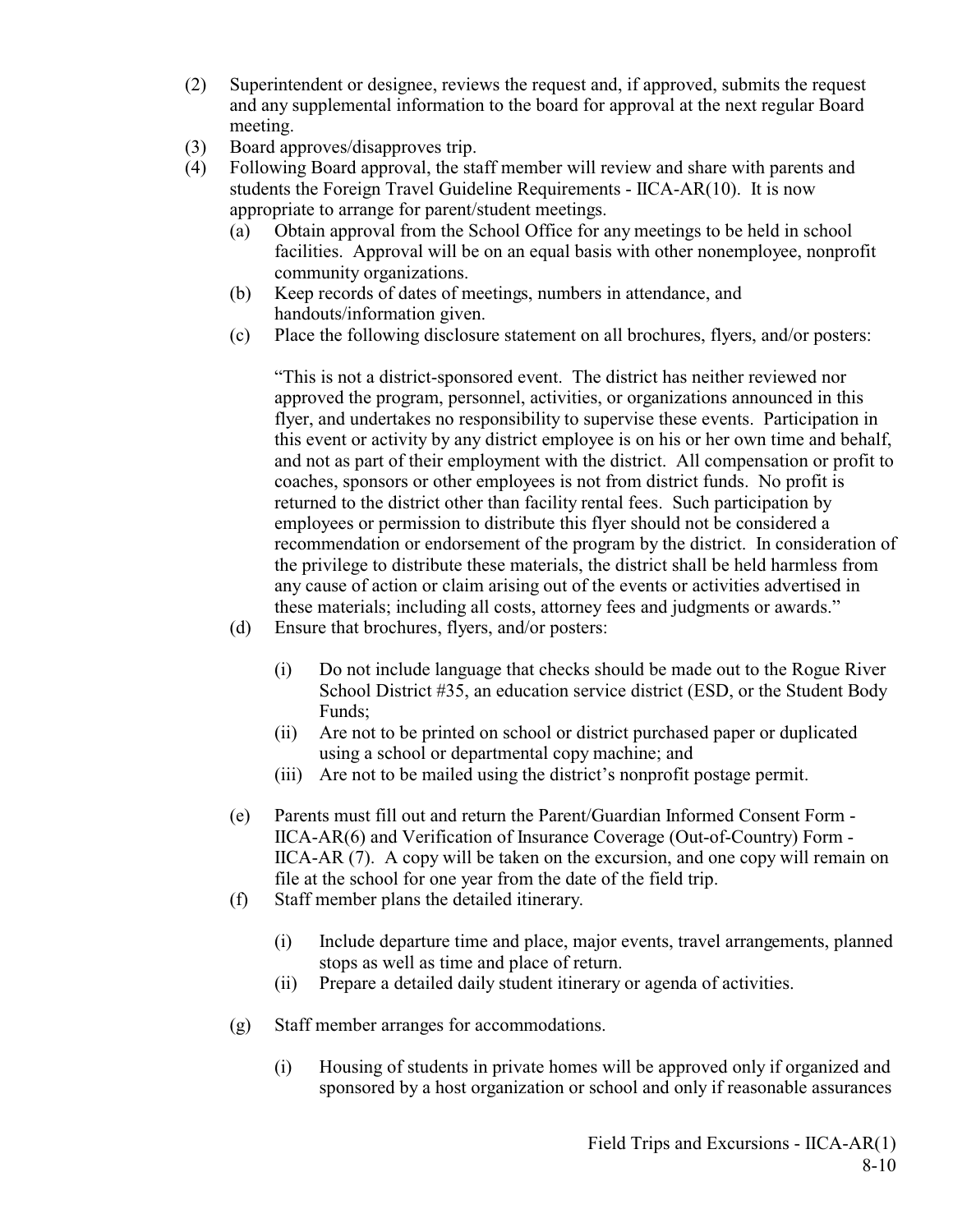are provided the board concerning the screening and selection process for individuals residing in the home and supervision of students and only if students are able to communicate with leaders/chaperones immediately if they feel uncomfortable or unsafe and only if adequate alternative hosing is readily available for them if it is requested or needed.

- (ii) Separate but proximate hotel room arrangements must be made for students and chaperones.
- (iii) Housing must be gender appropriate, i.e., separate for males and females.
- (iv) Housing information, including contact telephone number(s), must be communicated to both parents and students in the parent information letter.
- (h) When costs for the staff member supervising the excursion are limited to transportation, meals and lodging for district sponsored excursions and are paid as a part of student fees, these moneys shall not be considered a financial benefit to the employee (see section 3. above).
- (i) Staff member makes arrangements for appropriate funding:
	- (i) Fund raising for nondistrict sponsored travel must not compete with fund raising for other school activities. Ensure that any fund raising does not occur on school time or using school materials and/or facilities. All fundraising advertisements must contain the same disclosure statement ( see 4.a.(4)(c) above) as all other advertisement for the activities.
	- (ii) No fund raising for a nondistrict sponsored excursion shall commence unless a trip receives Board approval.
	- (iii) The trip must be financed and organized so that no employee benefits financially.
	- (iv) Each student will have an equal opportunity to participate in the trip.
- (j) Staff member sends final information home to parents that includes:
	- (i) Purpose of the trip and its relation to curriculum or activity program.
	- (ii) Reasonably detailed daily student itinerary or agenda.
	- (iii) Proposed housing arrangements.
	- (iv) Budget and fund raising plans.
- (k) Rules of conduct.

### **Note: All rules and consequences on field trips are the same as required of students at school. Be sure to remind students and parents these apply.**

- (l) Arrangements and/or responsibilities for chaperones and/or advisors.
- (m) Identification of any potential, out of the ordinary, safety risks.
- (n) Advise resident aliens, including exchange students, to determine their immigration status before entering a foreign country and to take appropriate credentials with them. All other students should be advised to take appropriate identification.
- (o) Staff member makes arrangements for appropriate chaperones.